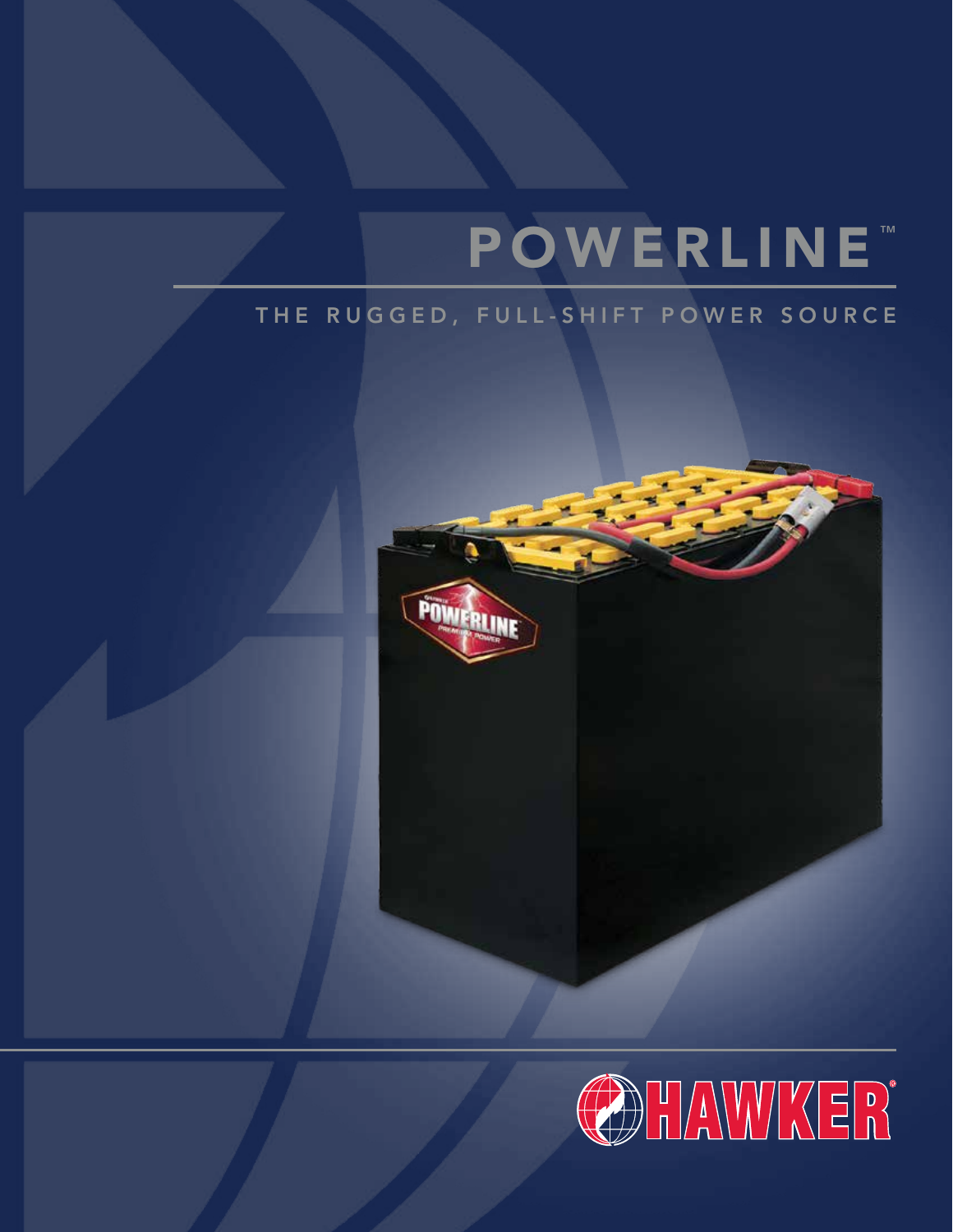Get the most out of your equipment with the POWERLINE™ series from HAWKER®. Whether you're operating sit-down rider forklifts, walkies, or narrow-aisle lift trucks, POWERLINE<sup>™</sup> will keep you up and running.

# TOTAL INTEGRATED QUALITY

POWERLINE™ is produced in the most modern, environmentally-friendly, and quality-driven plant in the industry. At every step in production, we use the best processes and materials to achieve one goal – making POWERLINE™ the most dependable battery you can buy. Take for example our "signature system."

Whether it's the stripe Melvin Sanchez paints on the grids he casts or the initials Earl Thompson stamps into the posts he burns – each and every person who helps build a HAWKER® battery places his or her mark of quality on it.

The quality goes in before the name goes on!

The National Standards Association of Ireland (NSAI) has also placed its mark of quality – *ISO 9001:2008 Certification* – on our manufacturing process.

# QUALITY BY DESIGN

The foundation of the superior performance and long life cycle of a POWERLINE™ battery is based on the battery's design and construction.

Let's take a closer look at the POWERLINE™ battery's construction:

**Thickest Positive Grid in the Industry:** We offer a rough, tough grid construction and the thickest grid in the industry. (Our grids are matched for improved current distribution through the grid network.)



- **Densest Positive Paste:** The pasted plate is the heart and soul of your lead-acid battery. The positive grids are pasted with the most active material and is the densest available anywhere in the industry today.
- POWERPLUS<sup>™</sup> Formation System: Our revolutionary formation system uses an acid recirculation and two shot forming process. This ensures that every cell of every battery receives a uniform temperature-controlled acid bath.
- **Multi-Layer Retention System:** Includes the horizontal wrap, vertical wrap, and koroseal jacket, all encased in a bottom boot. Wrapped plates are then sleeved in a highquality, microporous plastic material.



**MAXIMUM DENSITY POSITIVE PASTE:**  Computer monitored for maximum density

# **MULTI-LAYER RETENTION SYSTEM:**

- Retention of active material
- Vertical wrap
- Horizontal wrap
- Koroseal jacket
- Sleeved separator
- All encased in a bottom boot  *(not shown)*

**INNOVATIVE EXTRAS:**  Custom-made posts and grommets and impermeable heat seal process

**ROUGH, TOUGH GRID CONSTRUCTION:**  Thickest positive grids in the industry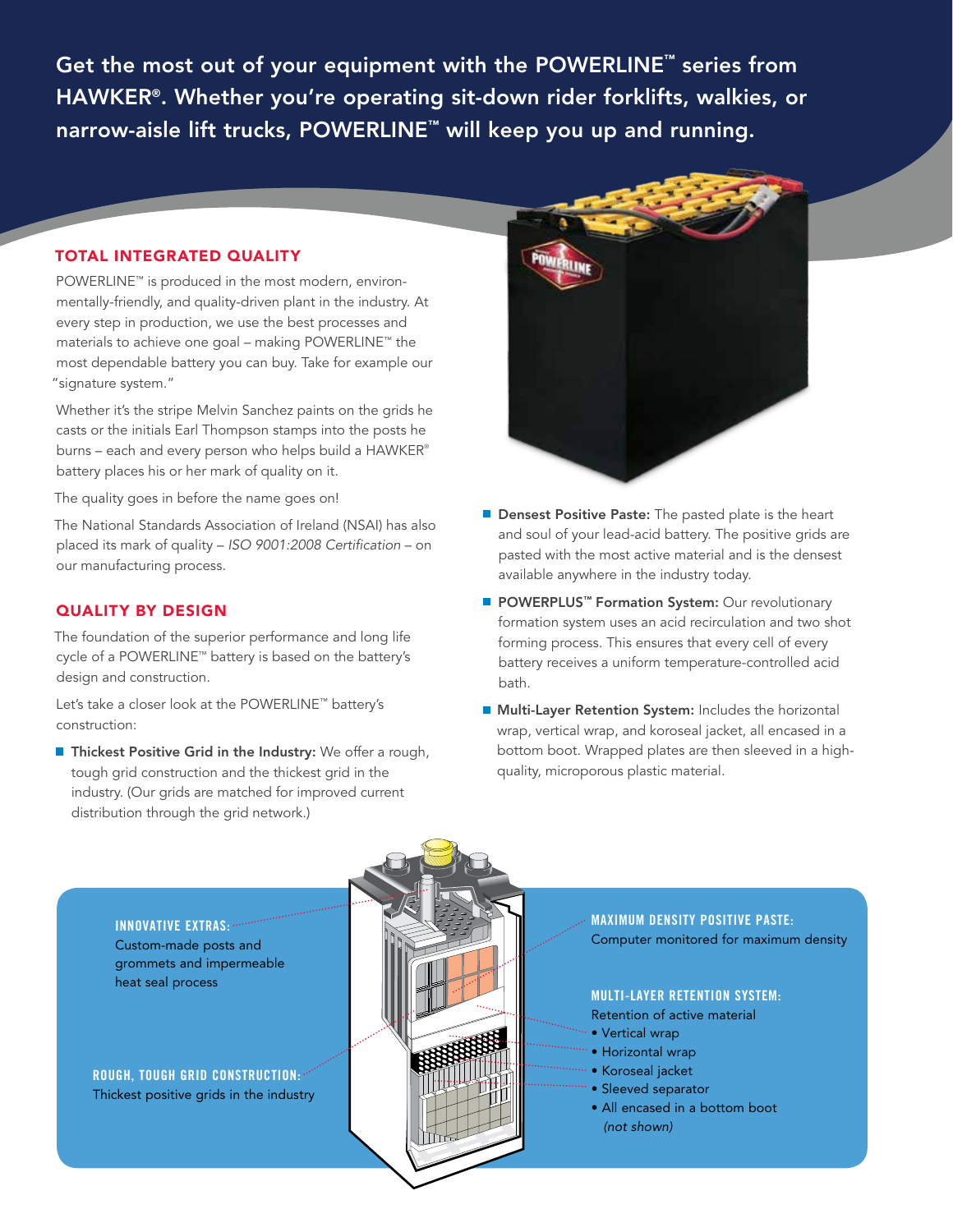# Let's take a closer look at the POWERLINE™ battery's added benefits:

- HAWKER<sup>®</sup>'s tough, thick positive grid construction reduces corrosion and generates cooler battery operating temperatures — both leading to increased battery life.
- HAWKER® 's dense positive pasted plate ensures long-life operation under deep cycling as well as continued, uninterrupted power.
- Sleeved separators in the Multi-Layer Retention System eliminate failures caused by separator misalignment.

# HAWKER ® 'S POWER SOLUTIONS

HAWKER® is the source for power solutions. Whether you're running a warehouse operation, a production line, or simply moving a couple of pallets a day, we have a product solution that can increase your productivity and save you money.



### BATTERY SOLUTIONS

#### WATER LESS® *The Power to Reduce Expenses*

Requiring watering just four to six times per year in normal applications, WATER LESS® combines the benefit of full power and reduced cost, without the expense of a special charger. When packaged with a comprehensive maintenance plan, WATER LESS® can help get you out of the maintenance business.

# ENERGY-PLUS™ *The Ultimate Power Source*

When your operation depends on a heavy-duty battery – a battery that can stand up and deliver even under the most demanding applications, you want the ENERGY-PLUS™ battery. ENERGY-PLUS™ employs a unique multi-plate design to pack more active material – and more power – into the same space, not just added acid.

# MODULAR CHARGER SOLUTIONS

# LIFESPEED® MOD3

# *Where Technology Meets Innovation*™

As HAWKER® 's most advanced modular charger, the LIFESPEED® MOD3 represents the latest innovation of high-frequency switch-mode smart chargers. LIFESPEED® MOD3 modules are the most flexible in the industry, operating as a fast, IONIC, or opportunity charger. The LIFESPEED® MOD3 charger series delivers optimum charging, peak efficiency, and non-stop power while reducing charging costs and energy demands.

#### LIFEPLUS® MOD3 *Where Technology Meets Innovation™*

Patented LIFEPLUS® MOD3 chargers – the result of more than 30 years of high-frequency, smart charging experience – are the smartest and most energy-efficient chargers in the business. The LIFEPLUS® MOD3 high-frequency switch-mode IONIC smart charger offers five different charge profile options for operational flexibility: IONIC, cold storage, ENVIROLINK™, TPPL, and opportunity charging. The LIFEPLUS® MOD3 charger series provides peak efficiency and non-stop power while reducing your battery charging costs, water consumption, and battery maintenance and repair costs.

# PTO™ MOD3 *Where Technology Meets Innovation*™

The modular high-frequency PTO™ MOD3 conventional and opportunity charger provides economical opportunity charging capabilities and an adjustable I-U-I conventional charging profile. The opportunity profile allows operators to plug in for a quick charge during break times. The PTO<sup>™</sup> MOD3 charger has a start rate of up to 25% of the battery's rated capacity or the maximum output of the charger (whichever is less) to consistently maintain the battery's state of charge in opportunity mode. The battery is then completely charged daily via the charger's constant current finish charge to bring the battery back to full capacity.

# LIFETECH™ MOD1 / MOD1C *Where Technology Meets Innovation™*

HAWKER® LIFETECH™ MOD1 and MOD1C modular, highfrequency smart chargers provide optimum charging, peak efficiency, maximum reliability, and non-stop power to meet the growing demands of our customers. The modular design of these chargers allows each individual power module to operate independently. Even if one module stops working, the other modules continue charging the battery. This eliminates the risk of catastrophic failures and downtime.

For the right HAWKER**®** power system solution to meet your needs, please call 1-877-7HAWKER for a HAWKER**®** representative in your area.